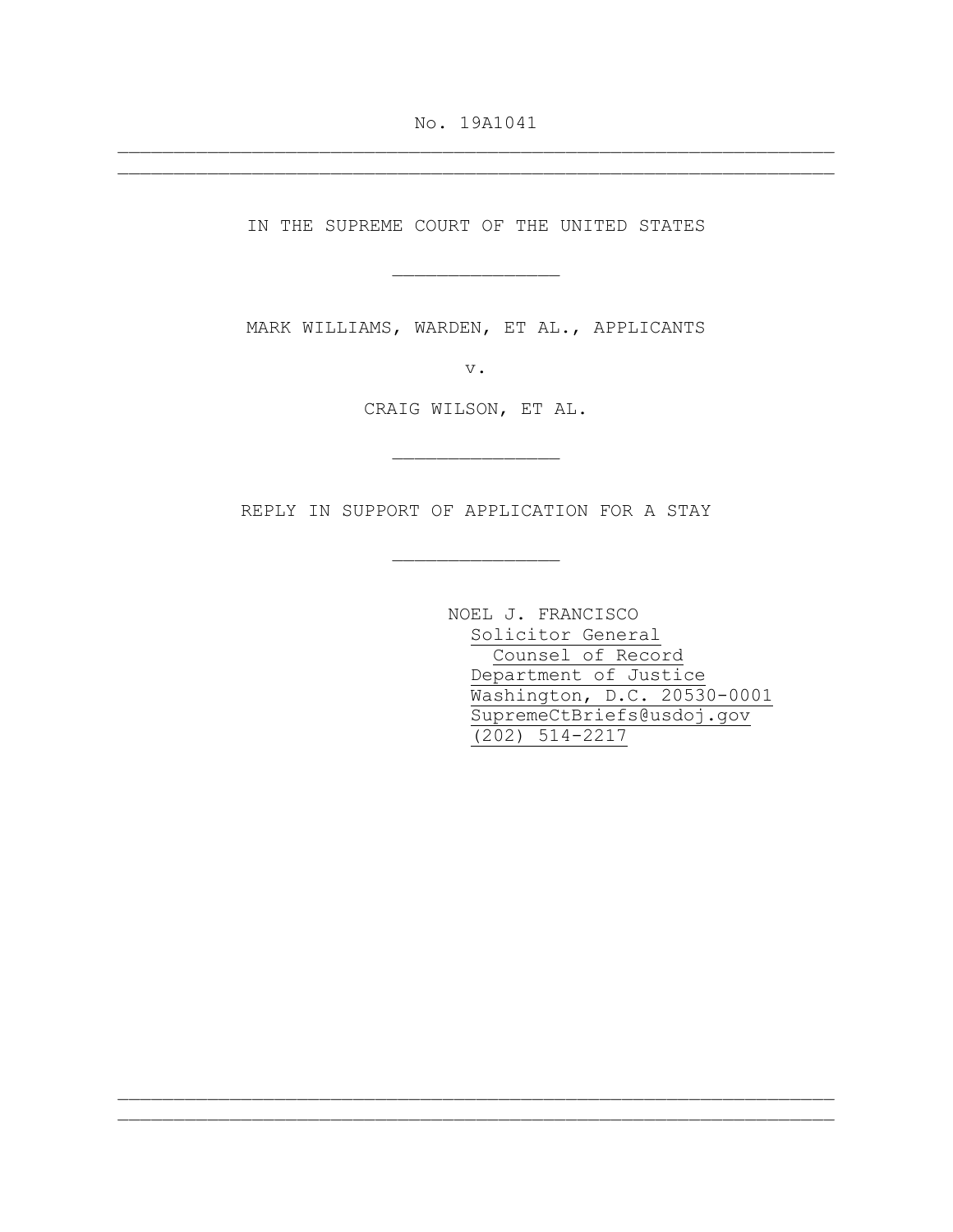IN THE SUPREME COURT OF THE UNITED STATES

\_\_\_\_\_\_\_\_\_\_\_\_\_\_\_

No. 19A1041

MARK WILLIAMS, WARDEN, ET AL., APPLICANTS

v.

CRAIG WILSON, ET AL.

\_\_\_\_\_\_\_\_\_\_\_\_\_\_\_

REPLY IN SUPPORT OF APPLICATION FOR A STAY

\_\_\_\_\_\_\_\_\_\_\_\_\_\_\_

Since the outset of the national emergency created by the COVID-19 pandemic, the Federal Bureau of Prisons (BOP) has worked tirelessly to protect inmates and staff from the threat posed by the novel coronavirus, while also preserving the safety of the public as a whole. To accomplish those goals, BOP has brought all of its resources to bear to implement a systemic pandemic response that it developed with a team of internal and external subjectmatter experts, and in accordance with the guidance of the Centers for Disease Control and Prevention (CDC) and other expert health authorities. But now, at FCI Elkton, in the midst of the pandemic and BOP efforts to respond, BOP has been forced to turn its efforts to removing more than 800 inmates from that facility through an elaborate set of procedural steps imposed by the district court, all ultimately resulting in the transfer of subclass members to other placements. The resulting disruption at Elkton and in broader prison administration demonstrates that the court has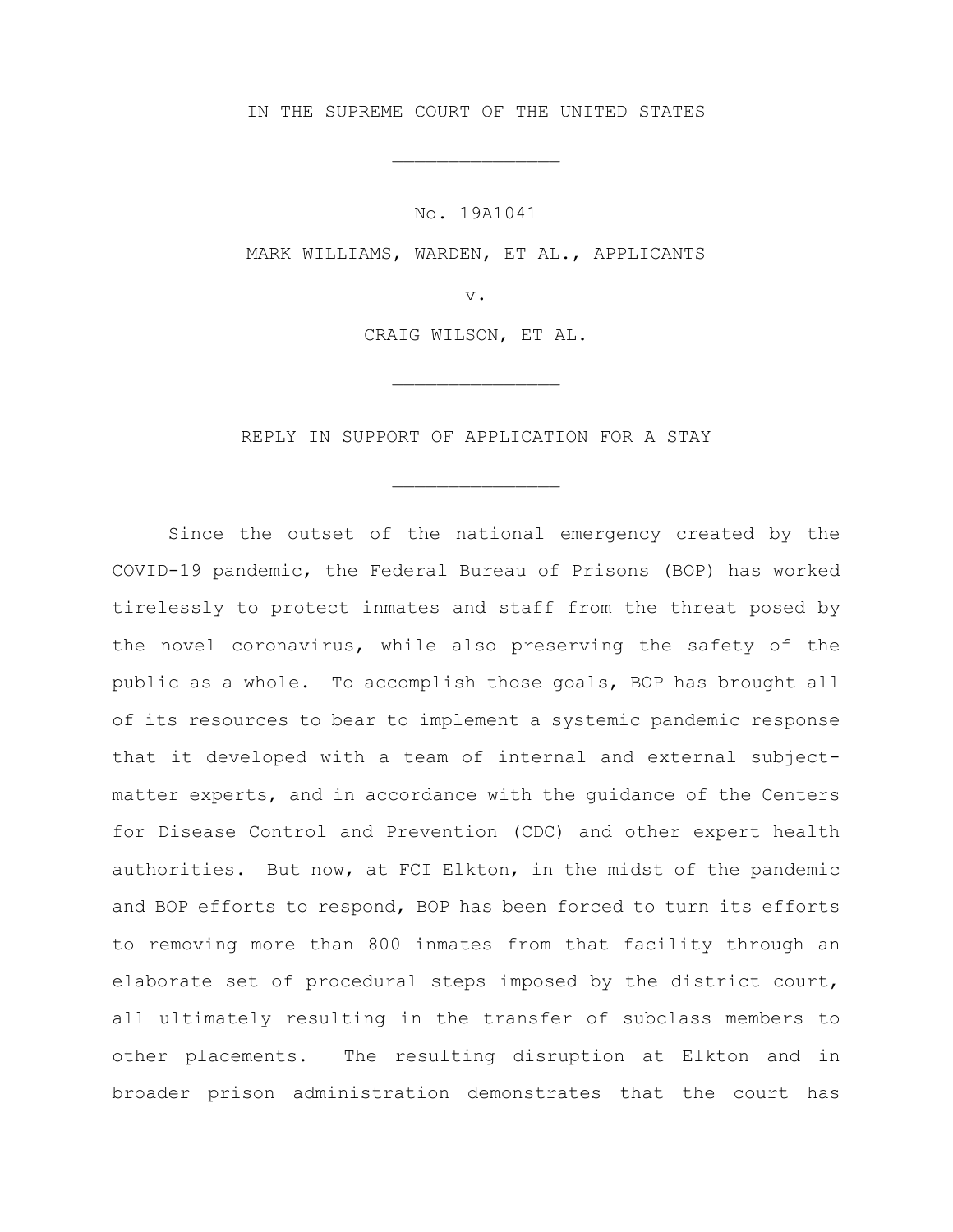become improperly and deeply "'enmeshed in the minutiae of prison operations'" at Elkton without any legal justification for that involvement. Farmer v. Brennan, 511 U.S. 825, 846-847 (1994) (citation omitted).

Respondents assert that BOP has violated the Eighth Amendment by housing prisoners in low-security dormitory-style units at Elkton because those structures "limit the ability of [respondents] to maintain adequate distance from each other." Resp. Opp. to Appl. for Stay (Opp.) 38. And they contend that the only way to remedy the constitutional violation for subclass members is to remove them from Elkton. Opp. 34 (alleging that, because "no set of conditions at Elkton would be constitutionally sufficient," the only viable relief is "expedited release" from Elkton) (citation omitted). If that theory were accepted, it would mean that every prisoner who, like the members of the subclass in this case, is in a dormitory-style detention facility in which there are confirmed cases of COVID-19 has a constitutional right to be removed from that facility (or at least to have some of his fellow inmates removed). That plainly is not the law.

Nor is that the only legal deficiency in respondents' suit. They protest that their claim is properly brought in habeas because it is a challenge to the "fact or duration" of their confinement, but they conspicuously ignore that their own habeas petition brought only a single claim for "unconstitutional conditions of confinement." Stay Appl. App. (Stay App.) 17a-18a, 87a (capitalization and emphasis omitted). They also contend that (Opp. 32), regardless of the nature of their claim, their suit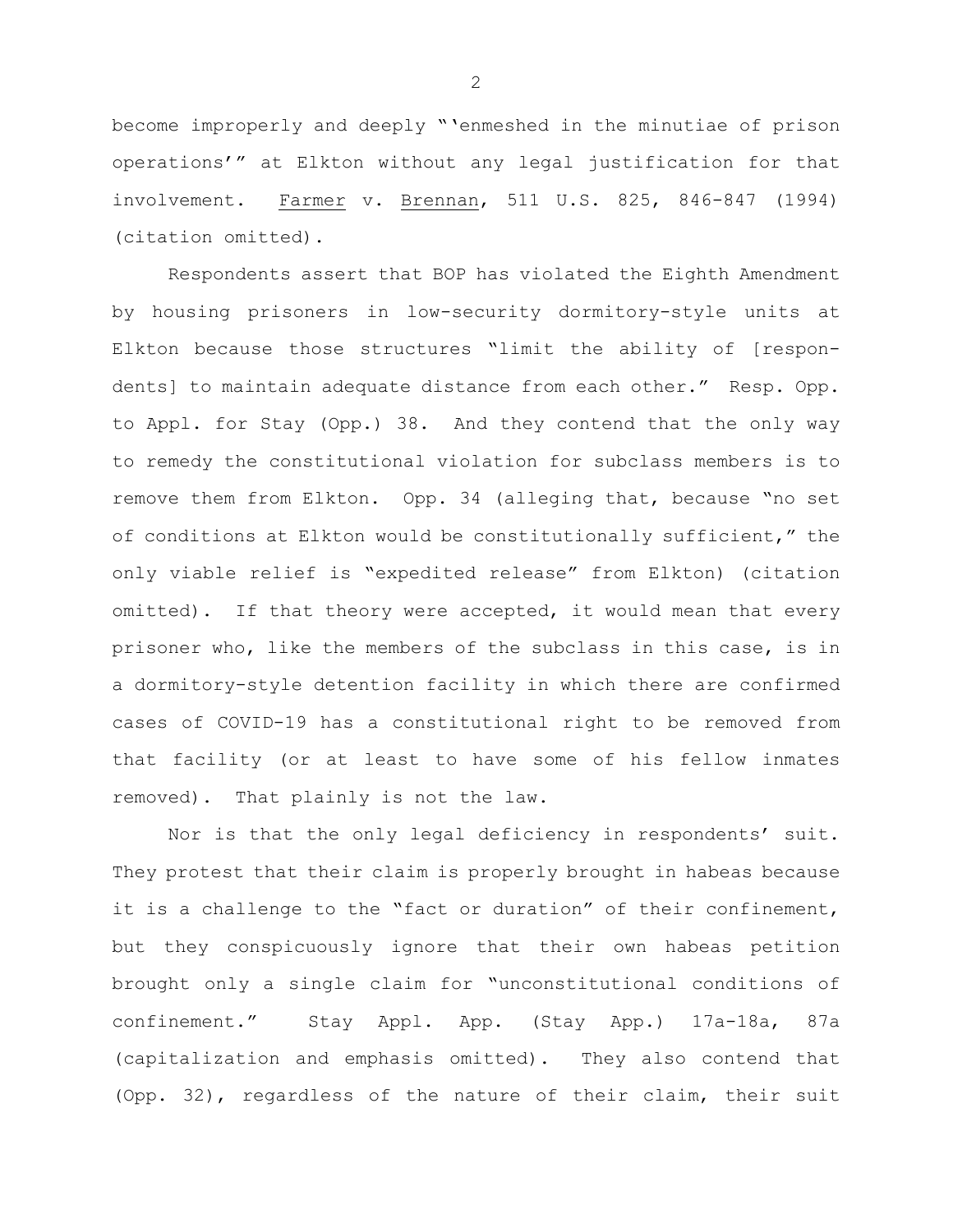must be cognizable in habeas because "the only relief available is a form of release," but the "release" they request (a potentially temporary transfer to an alternative placement) looks nothing like traditional habeas relief.

Moreover, because respondents cannot reasonably characterize their challenge as anything but an action "with respect to prison conditions," 18 U.S.C. 3626(g)(2), they cannot avoid the application of the Prison Litigation Reform Act of 1995 (PLRA), Pub. L. No. 104-134, § 101, Tit. VIII, 110 Stat. 1321-66. That is fatal to their claims because the preliminary injunction indisputably violates the PLRA's restrictions on "prisoner release orders," which the stay opposition does not even mention.

Respondents allege that, regardless of the legal shortcomings, there is no need for this Court to grant a stay because the government "will not be harmed if a stay is denied." Opp. 45 (capitalization and emphasis omitted). That contention is meritless. The government is currently being forced to divert its focus and turn its resources to complying with a series of increasingly onerous and exacting orders that are contrary to CDC guidance, and which the district court lacked authority or expertise to issue. Those orders require BOP to transfer inmates from Elkton to other placements or ultimately to other facilities that are inconsistent with BOP's placement designations for them. Those measures usurp BOP's expertise and statutorily conferred authority to designate an inmate's place of confinement, and they inflict harms on both inmates and the public. See pp. 17-19, infra.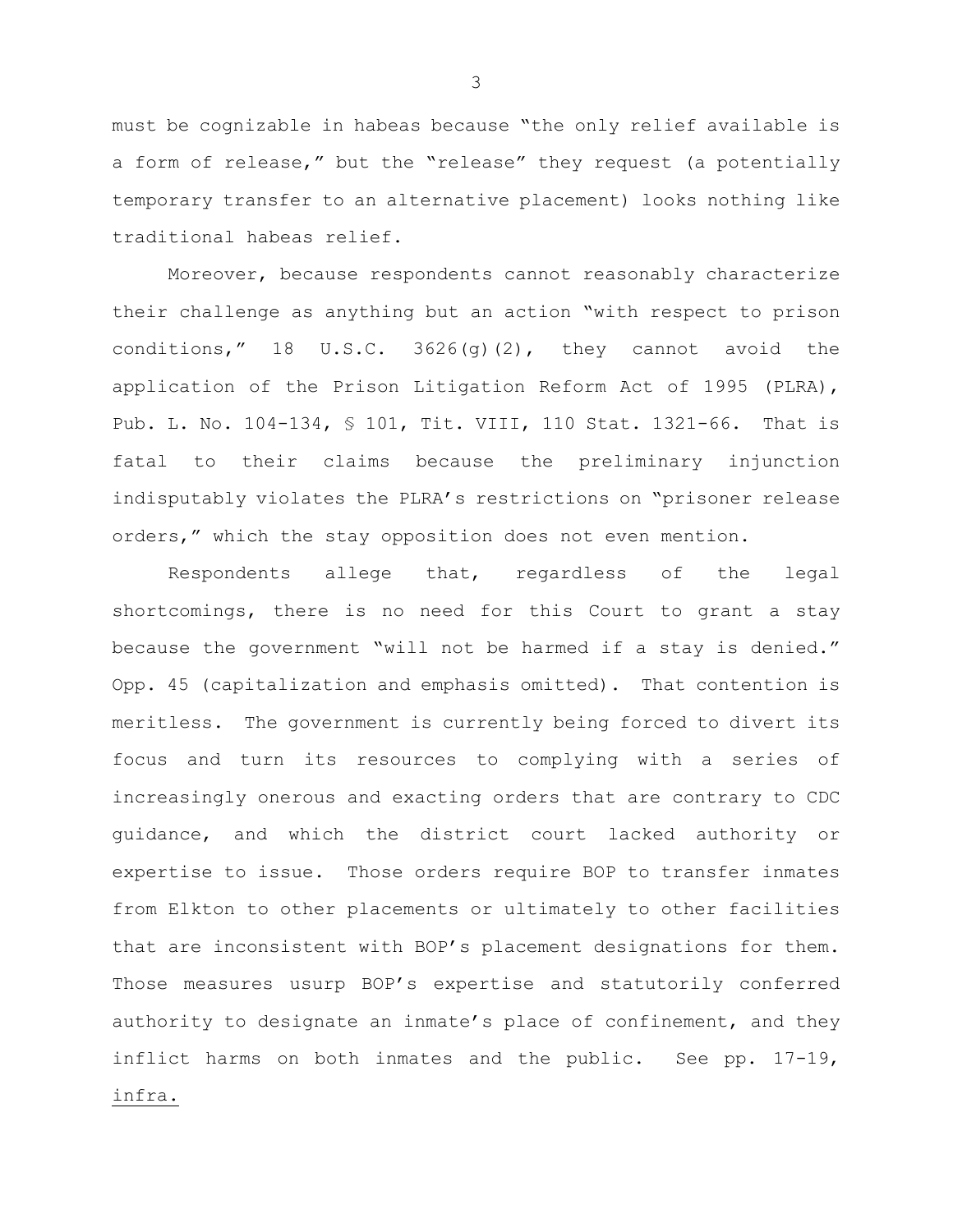As the Fifth Circuit recently explained in addressing the harms in an analogous suit against a state detention facility, misconceived district court orders designed to mitigate the effects of the pandemic do the opposite by imposing "intrusive" burdens "'in terms of time, expense, and administrative red tape,'" and by "interfer[ing] with [officials'] rapidly changing and flexible system-wide approach" to the COVID-19 emergency. Valentine v. Collier, 956 F.3d 797, 803 (2020) (per curiam) (citation omitted).

Finally, respondents complain (Opp. 4, 25) that the government did not seek relief as soon as the district court issued its initial order, and that the government should not have sought relief from this Court without seeking a stay in the lower courts of the May 19 enforcement order. Neither contention is sound.

The government is currently facing numerous suits challenging conditions of confinement in federal prisons across the Nation. It has prevailed in many, and -- in the rare instance where temporary relief was granted -- it has consistently attempted to address the harms to its operations without needing to pursue relief from this Court.<sup>[1](#page-4-0)</sup> In this case, too, the government did

Ĩ.

<span id="page-4-0"></span><sup>1</sup> See, e.g., Jones v. Bergami, No. EP-20-cv-132, 2020 WL 2575566 (W.D. Tex. May 21, 2020) (dismissing suit brought by inmates at BOP's La Tuna Federal Correctional Institution); Baez v. Moniz, No. 20-cv-10753, 2020 WL 2527865 (D. Mass. May 18, 2020) (denying motion to dismiss, as well as inmates' request for preliminary injunctive relief, for habeas petition brought by inmates at the Plymouth County Correctional Facility); Martinez-Brooks v. Easter, No. 3:20-cv-569, 2020 WL 2405350 (D. Conn. May 12, 2020) (granting a temporary restraining order to inmates at Danbury Federal Correctional Institution, requiring BOP to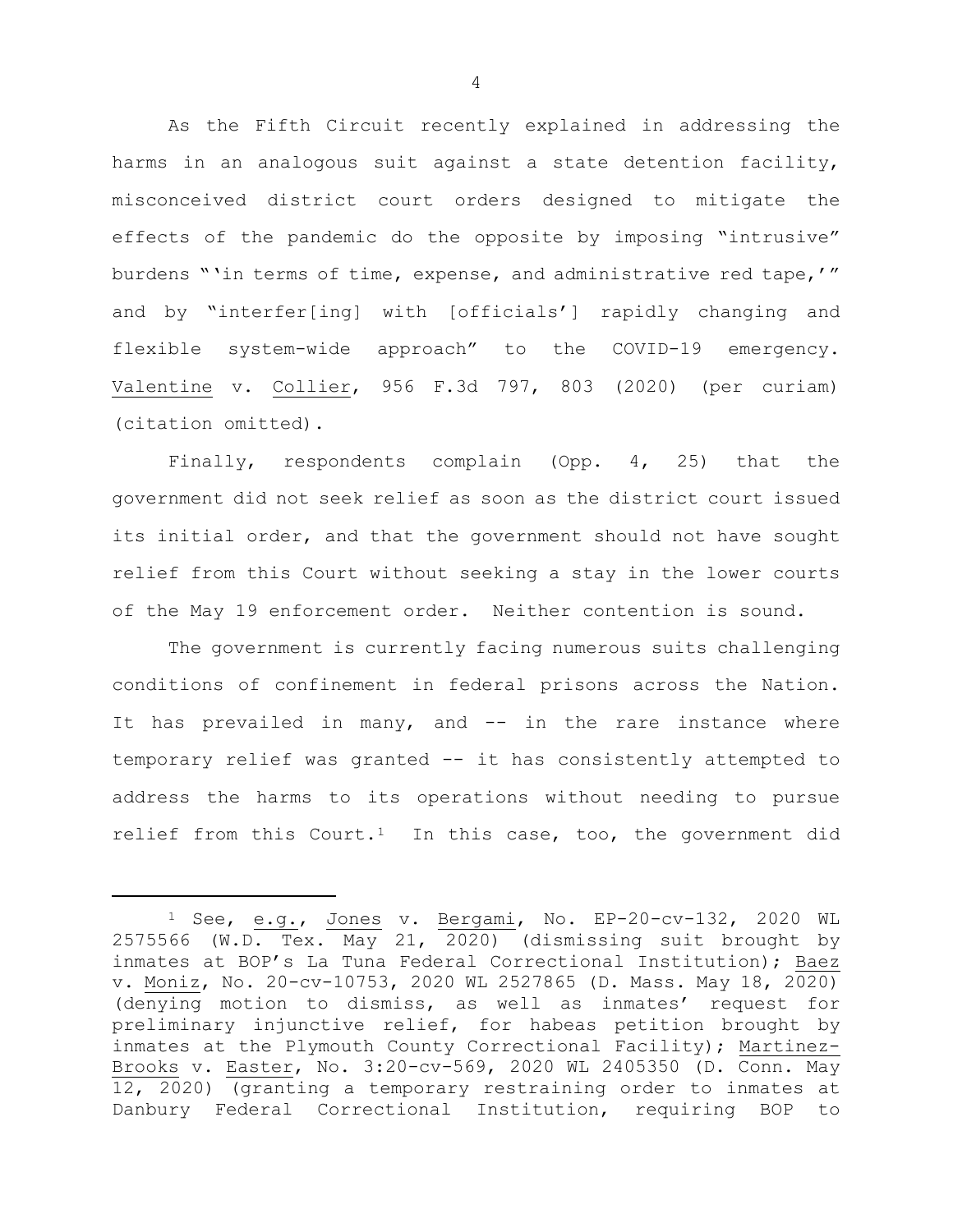not immediately seek a stay from this Court after the April 22 order because it first attempted to obtain relief from the district court itself and from the Sixth Circuit, by requesting a stay, by seeking expedited briefing on appeal, by informing the district court of the numerous impediments to enforcement of its injunction, and finally by waiting to determine what the district court's response would be to respondents' motion to enforce the injunction, in light of those impediments and changing circumstances. When the court then entered its May 19 order enforcing the injunction -- by imposing ever more demanding conditions requiring reassessment of every class member under the court's standards for home confinement, and individualized justifications for every denial of a reevaluation for compassionate release and inability to transfer –- the government sought a stay of the injunction in this Court the next day.

Ĩ.

accelerate its evaluation of inmates' eligibility for home confinement); Grinis v. Spaulding, No. 20-cv-10738, 2020 WL 2300313 (D. Mass. May 8, 2020) (denying preliminary injunctive relief for habeas petition brought by inmates at the BOP's Federal Medical Center Devens); Livas v. Myers, No. 2:20-cv-422, 2020 WL 1939583 (W.D. La. Apr. 22, 2020) (dismissing habeas petition<br>brought by inmates at BOP's Oakdale Federal Correctional by inmates at BOP's Oakdale Federal Correctional Institution); Furando v. Ortiz, No. 20-cv-3739, 2020 WL 1922357 (D.N.J. Apr. 21, 2020) (dismissing habeas petition challenging conditions at BOP's Fort Dix correctional facility); Nellson v. Barnhart, No. 20-cv-756, 2020 WL 1890670 (D. Colo. Apr. 16, 2020) (denying a temporary restraining order to inmates at United States Penitentiary in Florence, Colorado); Chunn v. Edge, No. 20-cv-1590, 2020 WL 1872523 (E.D.N.Y. Apr. 15, 2020) (denying temporary restraining order in challenge to conditions at BOP's Metropolitan Detention Center).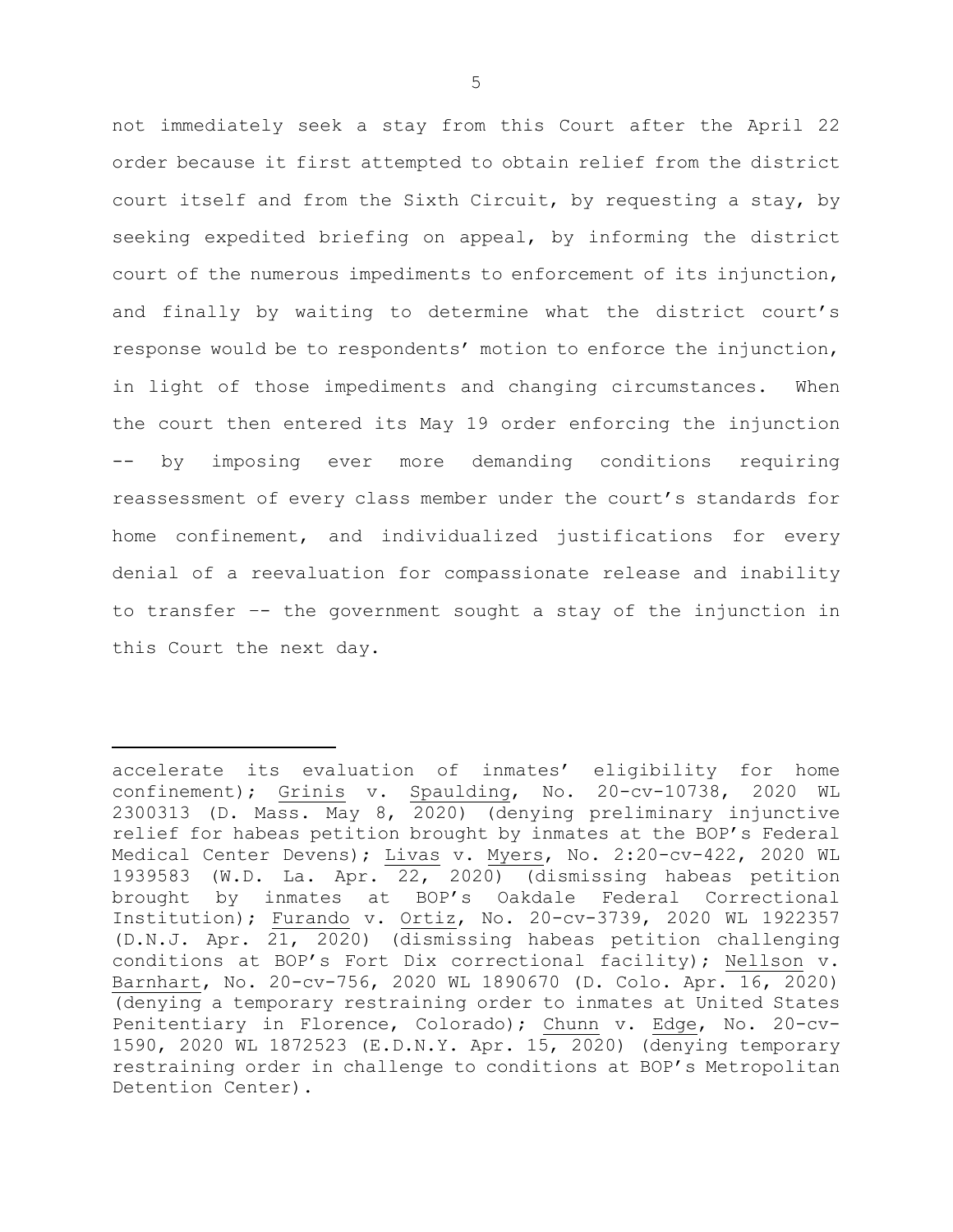Contrary to respondents' protestations, the government was not required to first seek a stay of the May 19 enforcement order in the lower courts. To be sure, that order does vividly underscore and intensify the degree of judicial intrusion into prison operations and the resulting disruptions and harms resulting from the injunction. But the government seeks a stay of the April 22 injunction, and its legal and factual arguments in the stay application centered on that order. Staying it will indeed necessarily deprive the court's additional order enforcing the injunction of its operative effect, but that does not mean that the government was required to separately seek relief with respect to that order. See Nken v. Holder, 556 U.S. 418, 428-429 (2009) (noting that a stay "suspend[s] the source of authority to act" by "'suspend[ing] judicial alteration of the status quo'") (citation omitted).

## I. THERE IS A REASONABLE PROBABILITY THIS COURT WOULD GRANT CERTIORARI AND VACATE THE INJUNCTION

Respondents assert that this Court would be unlikely to grant certiorari because the suit does not implicate any conflict in the circuits. Opp. 26. That is incorrect. As the stay application explained, the suit implicates two disagreements in the circuits. Stay Appl. 20-23. But even if it did not, this Court would still likely grant certiorari because a district court order that requires the government to remove more than 800 prisoners from a facility and transfer many to various other facilities unsuitable for their placement -- all in the midst of a pandemic - undoubtedly raises issues of fundamental importance that merit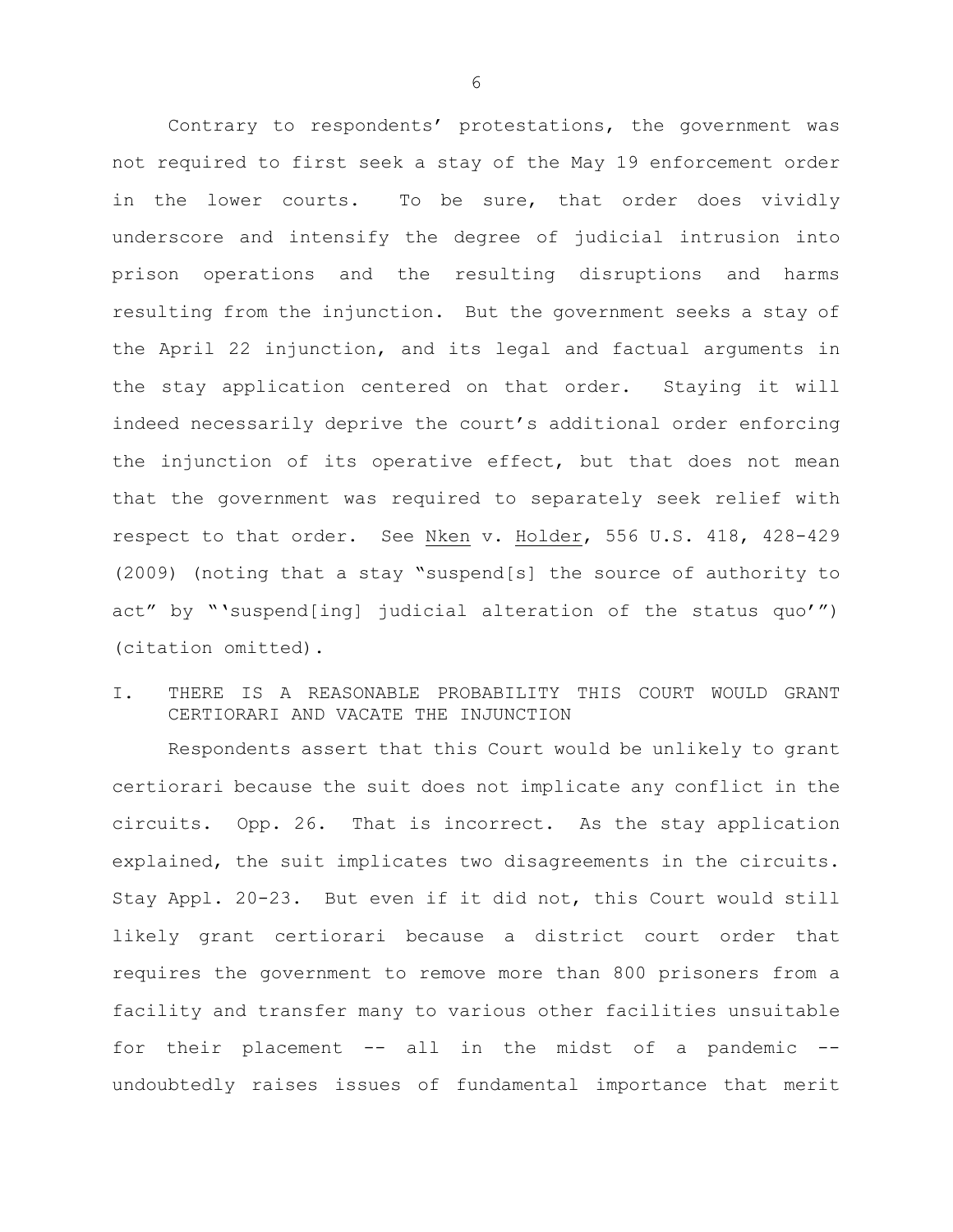this Court's review. And the Court is likely to vacate that order because it conflicts with the precedents of this Court, the statutory requirements of the PLRA, and the requirements of the Eighth Amendment.

A. 1. There is a well-established division in the circuits regarding whether prisoners may bring conditions of confinement challenges through habeas. Stay Appl. 20-21. Respondents assert that the split is not implicated because this suit is properly deemed a challenge to the "fact  $* * *$  of [their] confinement," a form of claim that all circuits agree may proceed through habeas. Opp. 27. But respondents themselves characterized their claim as a challenge to their "unconstitutional conditions of confinement" in their habeas petition, Stay App. 87a, and that is precisely what it is: They allege that they are subject to unconstitutional conditions at Elkton because they cannot maintain social distancing. See, e.g., Opp. 34, 38.

Respondents nonetheless protest that their suit must be a "fact or duration" challenge because they seek a "form of release," which is a traditional kind of habeas relief. Opp. 32. But elsewhere in their own brief, respondents acknowledge that they are not seeking release, and that they are merely seeking to "enlarge[]" the "conditions of their confinement." Opp. 46 (quoting Stay App. 27a). In fact, their petition requests "release" but defines that only as discharge "from the physical confines of Elkton," including through transfers to another facility and mechanisms that would allow for their return to Elkton once the threat of the virus abates. Stay App. 54a n.2. That is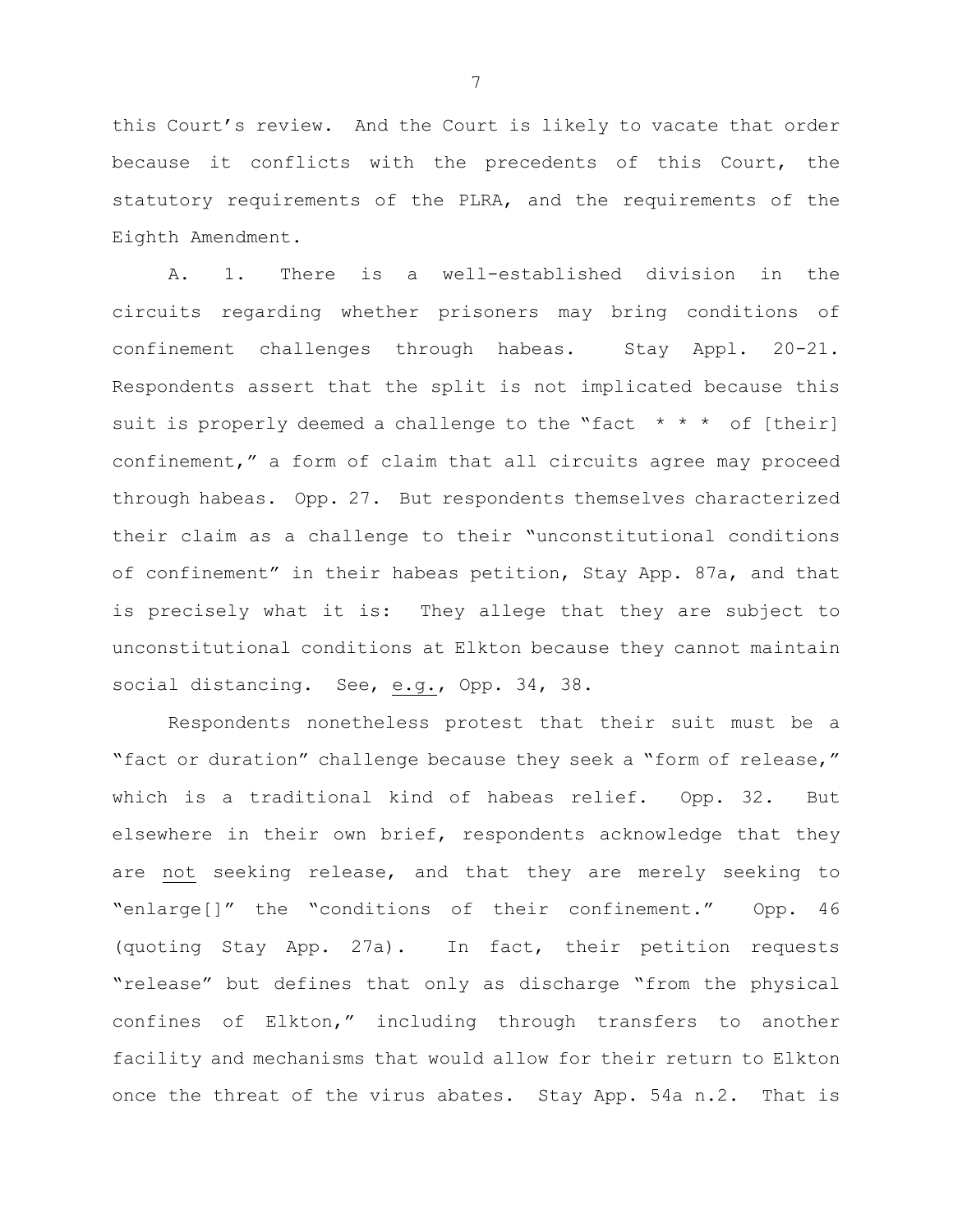not a form of relief cognizable in habeas; this court has explained that habeas relief inevitably involves "terminat[ing] custody, accelerat[ing] the future date of release from custody, [or] reduc[ing] the level of custody," Skinner v. Switzer, 562 U.S. 521, 534 (2011) (quoting Wilkinson v. Dotson, 544 U.S. 74, 86 (2005) (Scalia, J., concurring)). The Great Writ vindicates a prisoner's right to freedom from custody, not his request for one prison rather than another.

Respondents also assert that the government "overstates" the split regarding whether challenges to conditions of confinement are cognizable in habeas because only the D.C. Circuit has held that they are. Opp. 29. But, even if true, that makes it all the more likely the Court would grant certiorari. In this case, the court allowed a conditions-of-confinement suit to proceed in habeas, despite the great weight of precedent to the contrary.

2. Respondents contend (Opp. 30-31) that there is no conflict with respect to the viability of Eighth Amendment claims against detention facilities in the face of the COVID-19 pandemic because the government has pointed exclusively to decisions in the stay posture. That, however, is because the COVID-19 pandemic is an extremely recent phenomenon. The fact that multiple courts have already addressed it, even through stay opinions, is therefore further evidence of the importance of the questions presented. And the stay orders of the Fifth and Eleventh Circuits rejected judicial intrusions into prison administration in connection with COVID-19 that did not remotely resemble the injunction in this case, which requires the transfer of more than 800 inmates under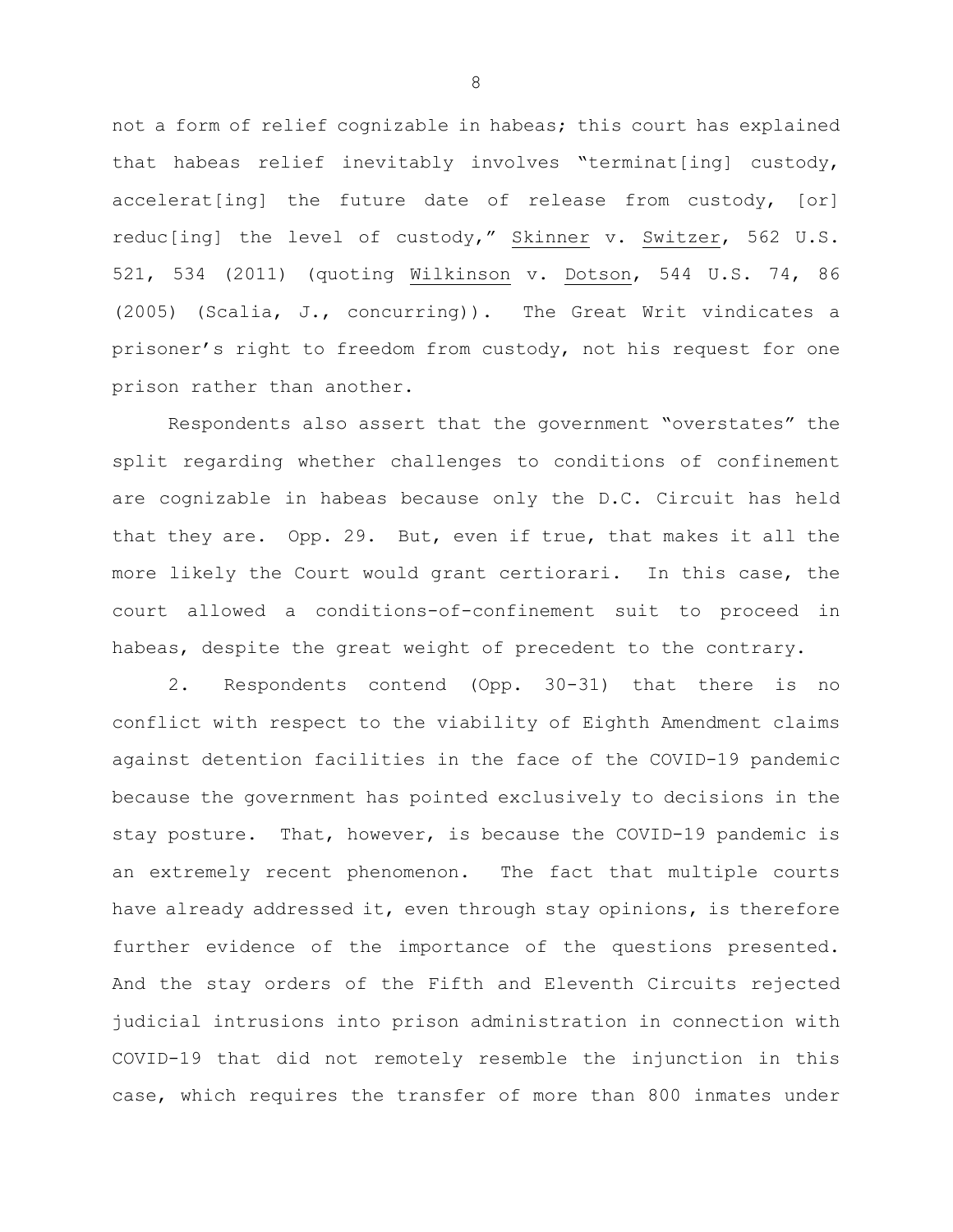minutely fashioned procedural requirements to be applied to every inmate in the class. As respondents concede, in both the Fifth and Eleventh Circuit cases, the district courts had imposed requirements like "clean[ing] the facility," or providing prisoners with "face masks." Opp. 31-32 (citing Valentine v. Collier, 956 F.3d 797, 799-800 (2020) (per curiam), and Swain v. Junior, No. 20-11622, 2020 WL 2161317, at \*2-\*3 (11th Cir. May 5, 2020) (per curiam)). BOP already meets those requirements at Elkton, see Stay App. 103a ¶¶ 46-50, but the district court nonetheless determined that BOP had violated the Eighth Amendment such that more than 800 prisoners must be removed from Elkton. The Sixth Circuit's refusal to stay that remedy is in sharp contrast to the relief issued by its sister circuits. See also Roman v. Wolf, No. 20-55436, 2020 WL 2188048 (9th Cir. May 5, 2020) (unpublished).

B. Respondents further assert that they are likely to succeed on the merits, but that is plainly mistaken.

1. As noted, respondents' suit is properly characterized (sometimes by respondents themselves, Stay App. 87a) as a challenge to the conditions of their confinement. Those challenges are not cognizable in habeas, and the suit should have been dismissed for that reason alone. See Muhammad v. Close, 540 U.S. 749, 754–755 (2004) (per curiam) (A prisoner who is not "seeking a judgment at odds with his conviction or with the State's calculation of time to be served" is not raising a claim "on which habeas relief could [be] granted on any recognized theory."); see also Nelson v. Campbell, 541 U.S. 637, 643 (2004) (describing different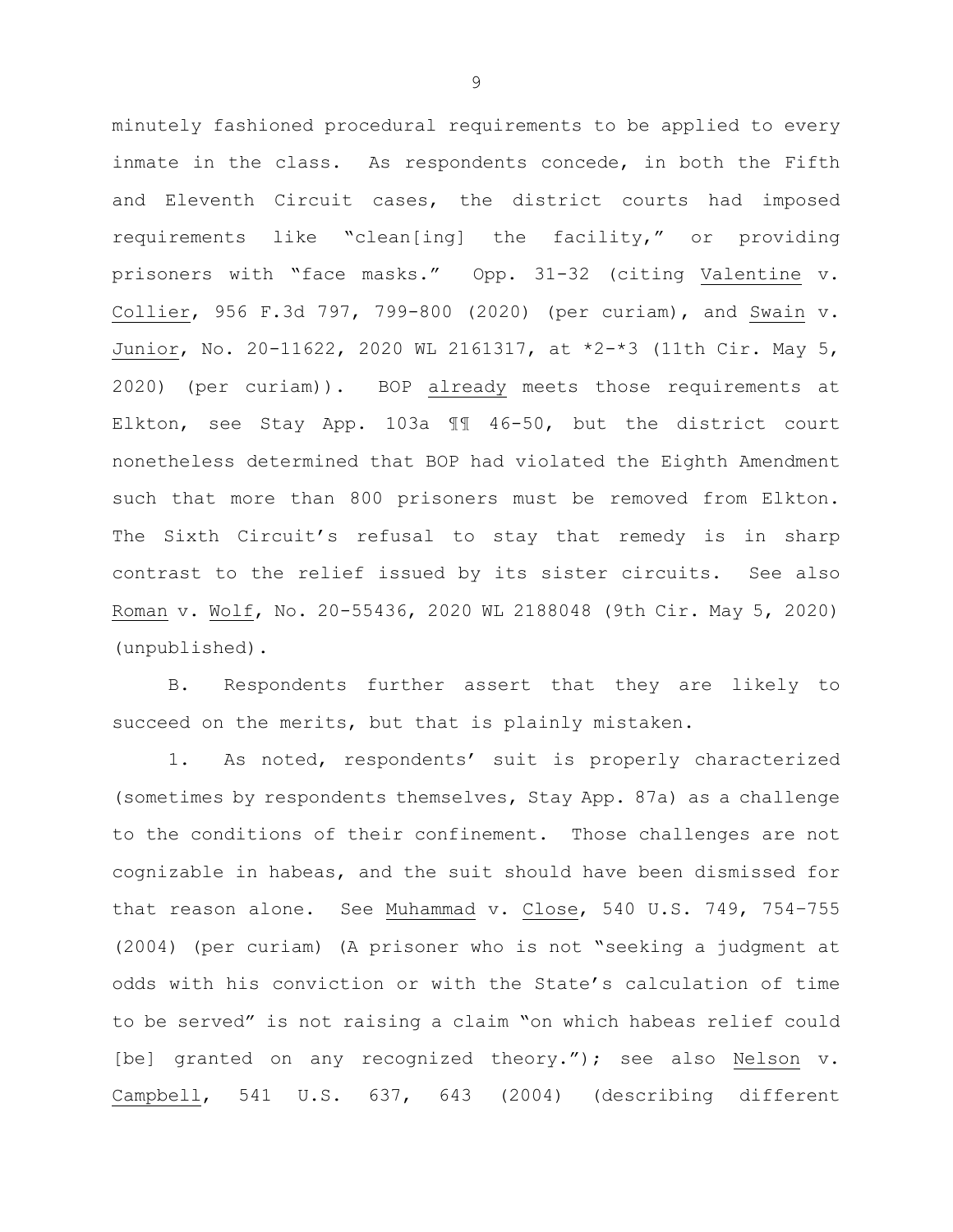categories of actions that may be brought through 1983 claims as opposed to habeas).

In any event, even if such habeas challenges were permitted, they would be governed by the PLRA because they fit squarely within that statute's definition of a "civil action with respect to prison conditions." See Stay App. 24 (quoting 18 U.S.C. 3626(g)(2)). Respondents' primary argument to the contrary is premised chiefly on the observation that the statute exempts habeas challenges to "the fact or duration of confinement in prison." Opp. 36 (quoting 18 U.S.C. 3626(g)(2)). But this suit does not match that description, see pp. 7-8, supra, and because the PLRA applies, the court's injunctive relief is improper. Indeed, respondents do not even address the fact that the district court's injunction qualifies as a "prisoner release order," and therefore violates the extensive requirements -- such as the need for a three-judge court -- that the PLRA imposes as prerequisites to such relief.

Respondents do briefly assert (Opp. 36) that the injunction could satisfy the requirements that the PLRA imposes for lesser injunctions, such as narrow tailoring. They do not, however, suggest that the court actually made the findings the PLRA requires, a failure that the Act mandates should lead to the "immediate termination" of the order. 18 U.S.C. 3626(b)(2). And their narrow tailoring argument rests primarily on the observation that the district court gave them less than the full relief they requested because it declined to grant relief to a larger class of all Elkton inmates. But that scarcely turns a dramatic order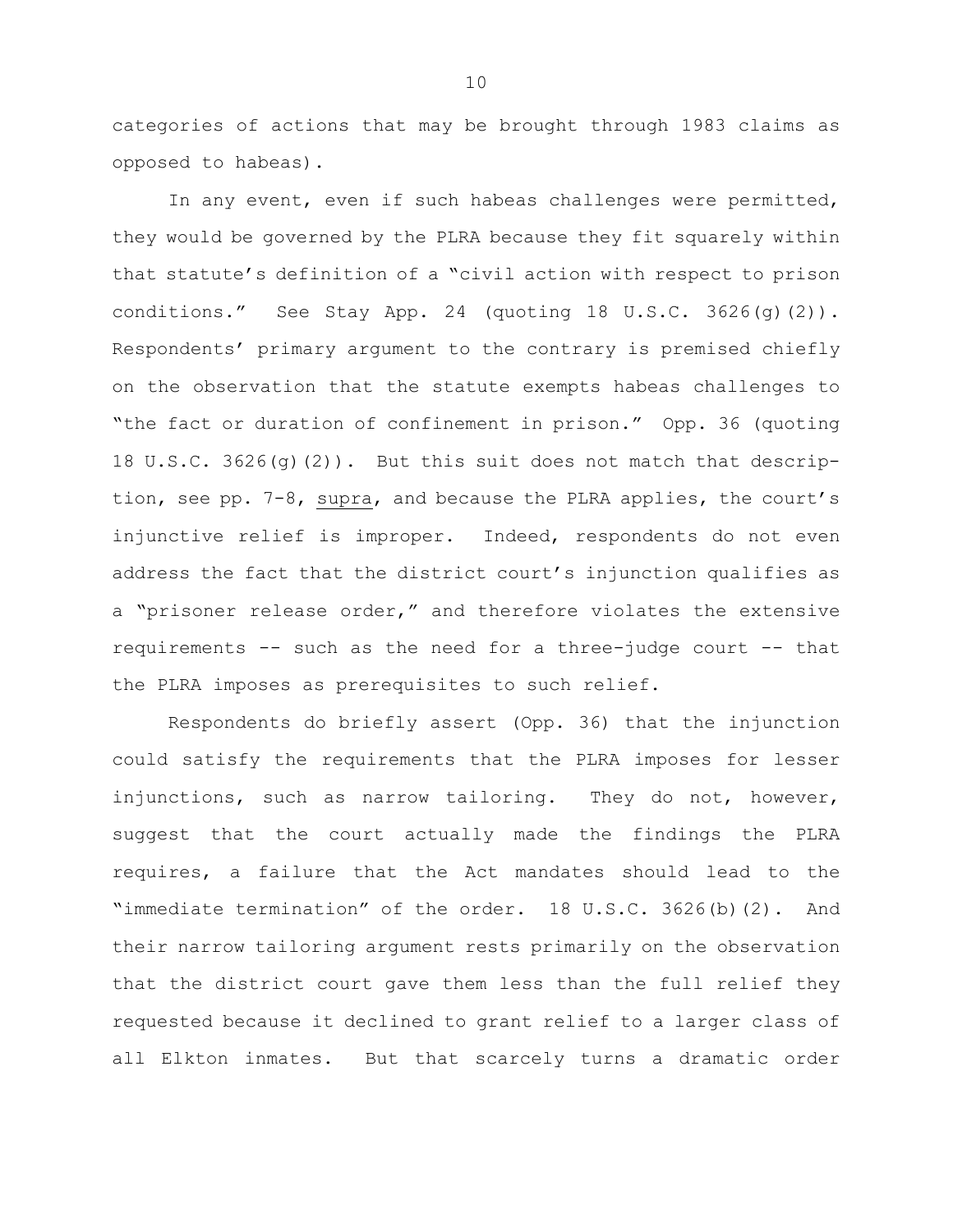requiring BOP to remove more than 800 inmates into an appropriately limited form of injunctive relief.

2. Further, there is no legal basis for issuing relief of any kind in this suit. Respondents fail to address (Opp. 37-43) the fundamental defects in their Eighth Amendment claim. They cannot satisfy the objective requirement for a valid claim, much less the subjective one. See Stay Appl. 29-35.

First, respondents cannot show that, objectively, the risk posed by COVID-19 after BOP's mitigation efforts has denied them "the minimal civilized measure of life's necessities," Farmer v. Brennan, 511 U.S. at 834 (citation omitted), or that "today's society" would judge the circumstances "so grave that it [would] violate[] contemporary standards of decency to expose anyone unwillingly to [it]," Helling v. McKinney, 509 U.S. 25, 36 (1993) (emphasis omitted).

The core of respondents' Eighth Amendment claim is that Elkton's "very design as a low-security facility" creates an unconstitutional condition of confinement because Elkton's structure "cannot accommodate recommended social distancing" and the 150 man housing units have thus "deprived [respondents] of any chance to comply with the directives of the CDC." Opp. 11, 40. But the CDC's guidance for prisons states that while social distancing strategies should "ideally" increase distancing to six feet by, for instance, having inmates sleep "head to foot" in "bunks," the guidance makes clear that "[n]ot all strategies will be feasible" and "will need to be tailored to the individual space in the facility and the needs of the population and staff." Stay App.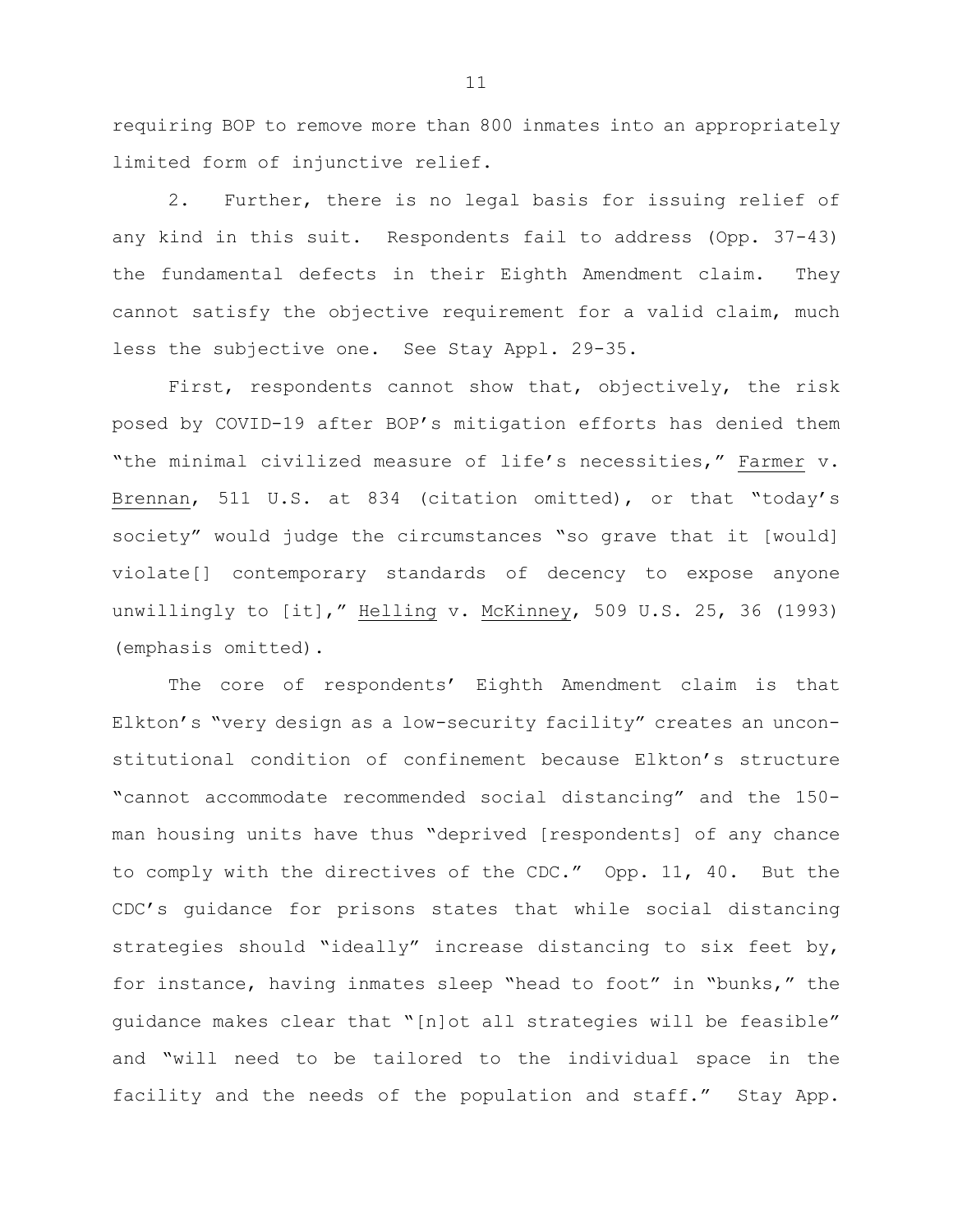211a. Respondent's position, if correct, would impose a constitutional six-feet-at-all-times rule that would require the release of inmates from low-security facilities even where prison officials have taken extensive efforts to mitigate the risk of spread, and even while most law-abiding citizens in today's society cannot guarantee themselves such protections at all times. Nothing supports such a rule, which is inconsistent with the decisions of courts of appeals properly analyzing similar Eighth Amendment claims. See Stay Appl. 21-22.

To bolster their claims, respondents focus on the initial spike of COVID-19 hospitalizations and nine resulting deaths, but they ignore BOP's continuing and increasing efforts to suppress the virus at Elkton and their critiques are unfounded. Even before district court's April 22 injunction, and in light of BOP's extensive mitigation efforts that follow CDC's expert guidance for detention facilities, new hospitalizations were brought to nearly zero (with only one post-injunction admission); and the few inmates who have since died were inmates who became ill before April 6. Stay Appl. 30-31 & n.3; see Stay App. 187a-189a. It is the district court's succession of orders requiring the substantial diversion of BOP's limited resources that jeopardizes BOP's ability to focus on ongoing efforts to combat the virus. See pp. 15-17, infra.

Second, respondents fail to show that Elkton officials have the subjective intent to expose them to "punishment" within the meaning of the Eighth Amendment. Stay Appl. 32-35. Respondents assert (Opp. 40-41) that officials' actions have been "manifestly insufficient" and the existence of (unspecified) "obvious, easy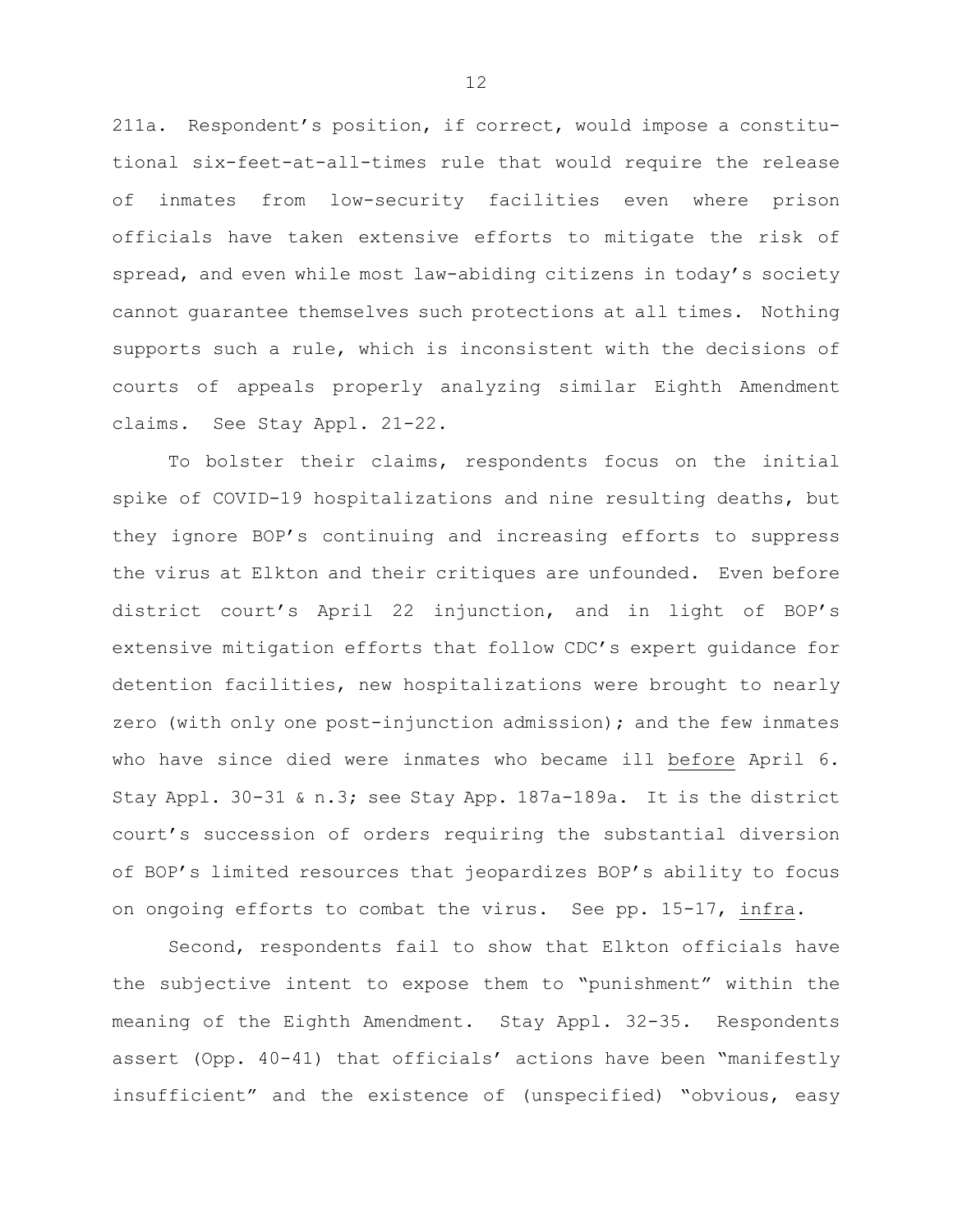alternatives" show that officials are acting with deliberate difference. But respondents cannot have it both ways: If the very fact of Elkton's low-security design prevents what respondents claim is constitutionally required, there are no obvious and easy alternatives. Moreover, whether prison officials' actions are "'wanton' depends upon the constraints facing the official," Wilson, 501 U.S. at 303 (emphasis omitted), yet respondents fail to account for the practical constraints facing prison administrators managing the Nation's prison system during a public-health emergency, and ignore the actual and extensive steps that they have taken to protect inmates from the risk of infection within those constraints. Those actions belie any colorable claim of subjective recklessness constituting wanton behavior. Stay Appl. 33-34. Respondents and the district court's simple disagreement about the sufficiency of actions taken by BOP officials in accordance with CDC guidance fails to establish negligence, much less the type of deliberative indifference necessary to conclude that those officials are subjectively imposing "punishment" prohibited by the Eighth Amendment.

C. Respondents also cannot prevail on the merits because their claims should never have been certified for class relief. Respondents' primary response to this argument is that it was waived, but –- contrary to that assertion -- the government addressed this argument in its Sixth Circuit stay briefing. See Gov't C.A. Stay Mot. 18; Gov't C.A. Stay Reply 8. And it is plainly meritorious. As explained in the stay application, respondents cannot establish typicality or commonality, as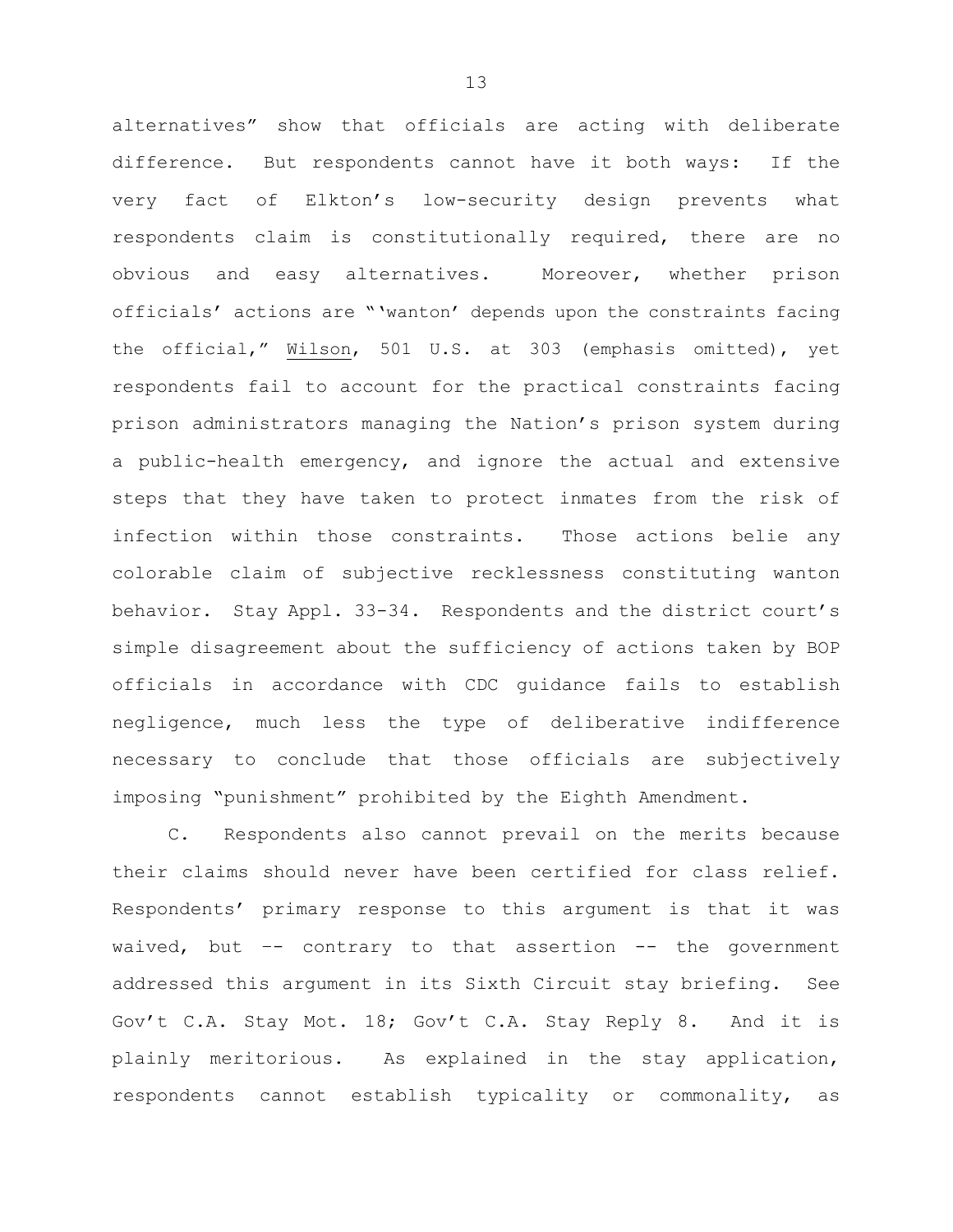required by Rule 23(a). Stay Appl. 38-39. Moreover, the district court certified this as a Rule 23(b)(2) class. But a Rule 23(b)(2) class action for injunctive relief is appropriate only if "final injunctive relief or corresponding declaratory relief is appropriate respecting the class as a whole." Fed. R. Civ. P. 23(b)(2) (emphasis added). As such, "[t]he key to the (b)(2) class is 'the indivisible nature of the injunctive or declaratory remedy,'" which by definition precludes "claims for individualized relief" and applies only if challenged "'conduct is such that it can be enjoined or declared unlawful only as to all of the class members or as to none of them.'" Wal-Mart Stores, Inc. v. Dukes, 564 U.S. 338, 360 (2011) (citation omitted).

Here, however, the district court has enforced its injunction by requiring individualized evaluations to be reported for its review, Stay App. 48a, a requirement which itself speaks to the fundamental defect in its purported grant of classwide injunctive relief to a putative class under Rule  $23(b)(2)$ . The court has further recognized that some members of the class may ask to "remain[] at Elkton for family proximity or other reasons," Stay App. 51a, and thus required respondents to survey inmates to determine whether they wish to opt out from the class relief, an option that some have already selected. See id. at 37a (proposed class notice); id. at 38a-39a (order approving notice). That too is further evidence that this suit is incompatible with Rule 23(b)(2).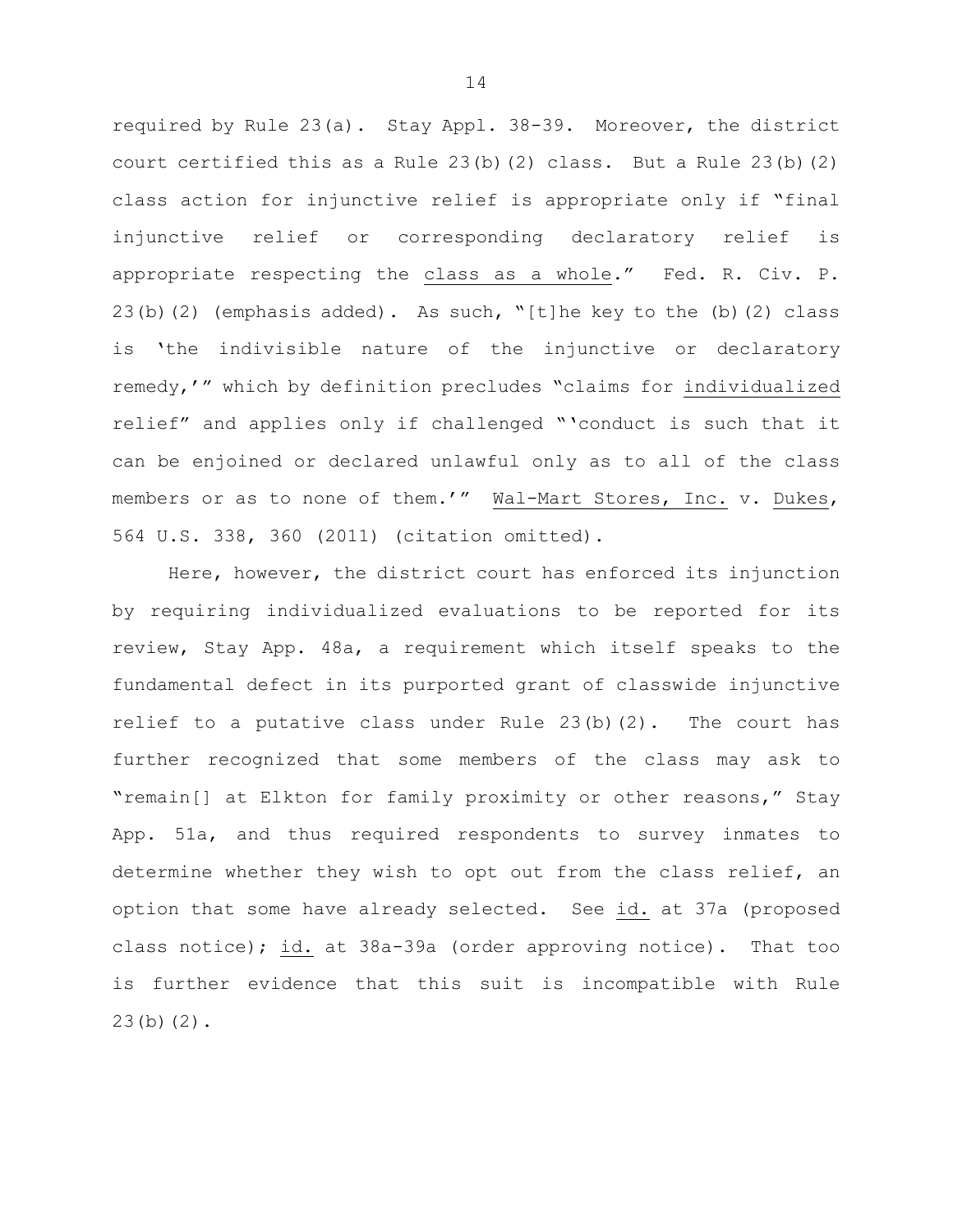II. THE DISTRICT COURT'S ORDER IS ALREADY INFLICTING SEVERE HARMS Respondents boldly assert that the district court's order does not inflict any harms on the government or the public. But the order has already forced BOP to divert extensive resources from its systemic efforts to fight COVID-19, and that burden is only growing worse. More fundamentally, the order intrudes on BOP's exclusive authority to determine the most appropriate placement for all inmates, and in the process it inflicts harm on the public and Elkton inmates alike.

A. The district court's series of orders has imposed a severe burden on BOP that has interfered with its efforts to combat COVID-19. The court's April 22 order imposed a sweeping preliminary injunction that required BOP to identify members of a subclass within 24 hours, to evaluate every one of the more than 800 subclass members for at least four different kinds of relief, and then to remove all subclass members from Elkton until the threat of the virus has ended. Stay App. 27a-28a. Since then, the court has issued multiple additional orders requiring BOP to provide explanations of its process and the basis for its denials. Id. at 34a, 41a.[2](#page-15-0) And on May 19, the district court ordered BOP to

ī

<span id="page-15-0"></span><sup>&</sup>lt;sup>2</sup> The district court's intrusive orders have not been limited to mandates regarding the evaluations and transfers. On May 8, the court ordered BOP to begin providing daily status reports detailing the number of COVID-19 tests performed that day, the results, and the cumulative testing data. Stay App. 41a. Just yesterday, the court ordered an additional report -- to be submitted by close of business the same day -- explaining why BOP had "not yet received or reported test results for tests that were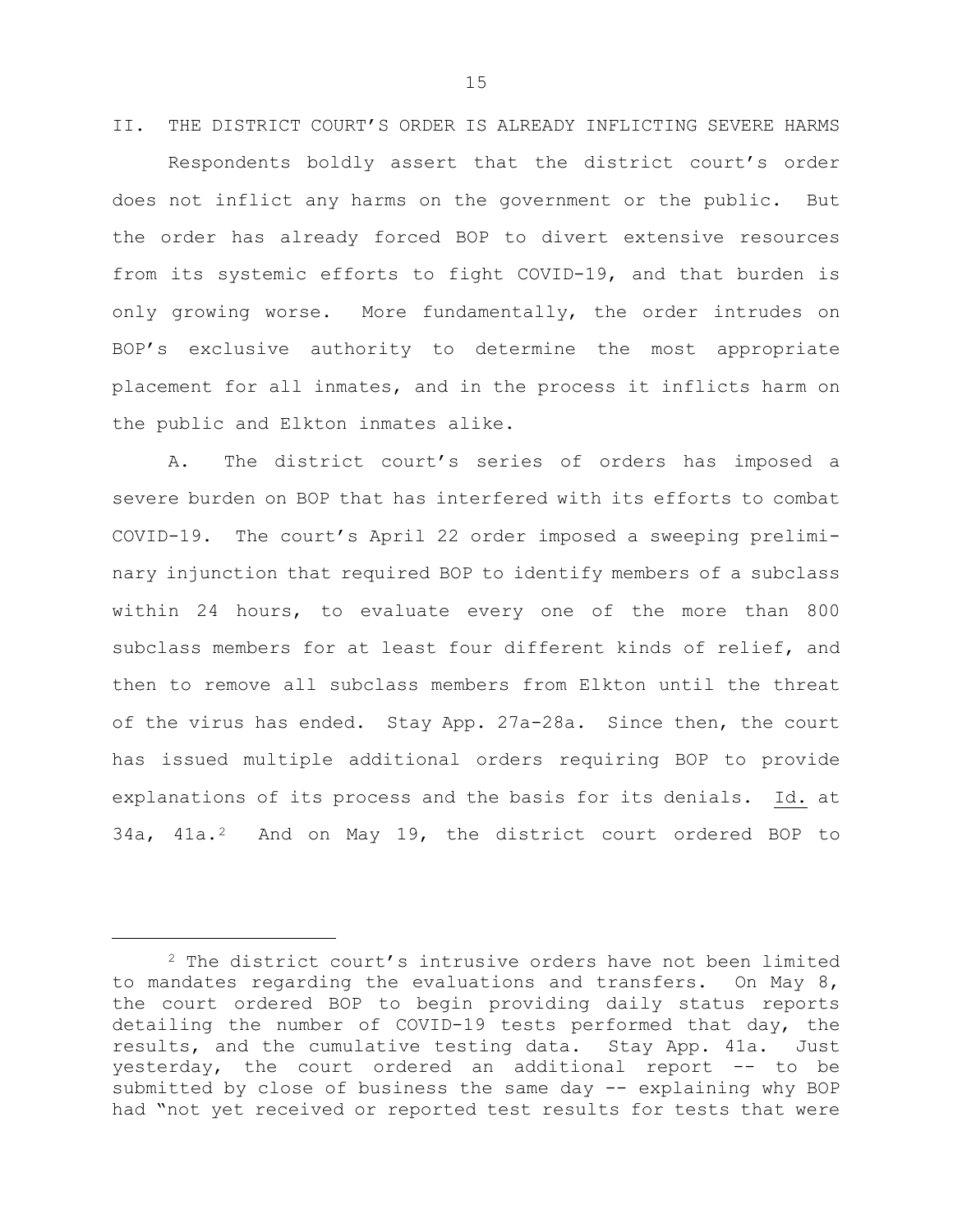reevaluate every class member for home confinement -- and to provide a detailed, individualized explanation for any denials – all at a rate of approximately 300 inmates per 48 hours. Id. at 48a-49a. Merely complying with the first of these 48-hour deadlines required BOP to divert staff from its Central Office; Mid-Atlantic, Northeast, and Western Regional Offices; and another federal correctional institution. Meeting the next two deadlines is anticipated to take similar efforts.

Attempting to arrange transfers for those ineligible for these forms of release has diverted yet more staff time. As BOP has explained, transferring an inmate to a new facility (or "redesignation") generally involves a careful process of analyzing a variety of factors such as where he will be close to his home, where he will be able to obtain the treatment programs he needs, and where he may be kept without jeopardizing the safety of himself or others. Stay App. 194a, 196a-197a. This analysis is greatly complicated in this case by the volume of inmates who must be transferred; the district court's requirement that any new facility must have single cells or increased social distancing; and the demands of the ongoing pandemic, in which any form of travel (and inmate transfers in particular) is discouraged by the CDC. Moreover, because of the scarcity of facilities that meet the district court's requirements, BOP will likely be required to relocate some of the inmates that are currently in those

Ĩ.

completed more than 48 hours ago." 5/21/20 Order (entered on docket sheet).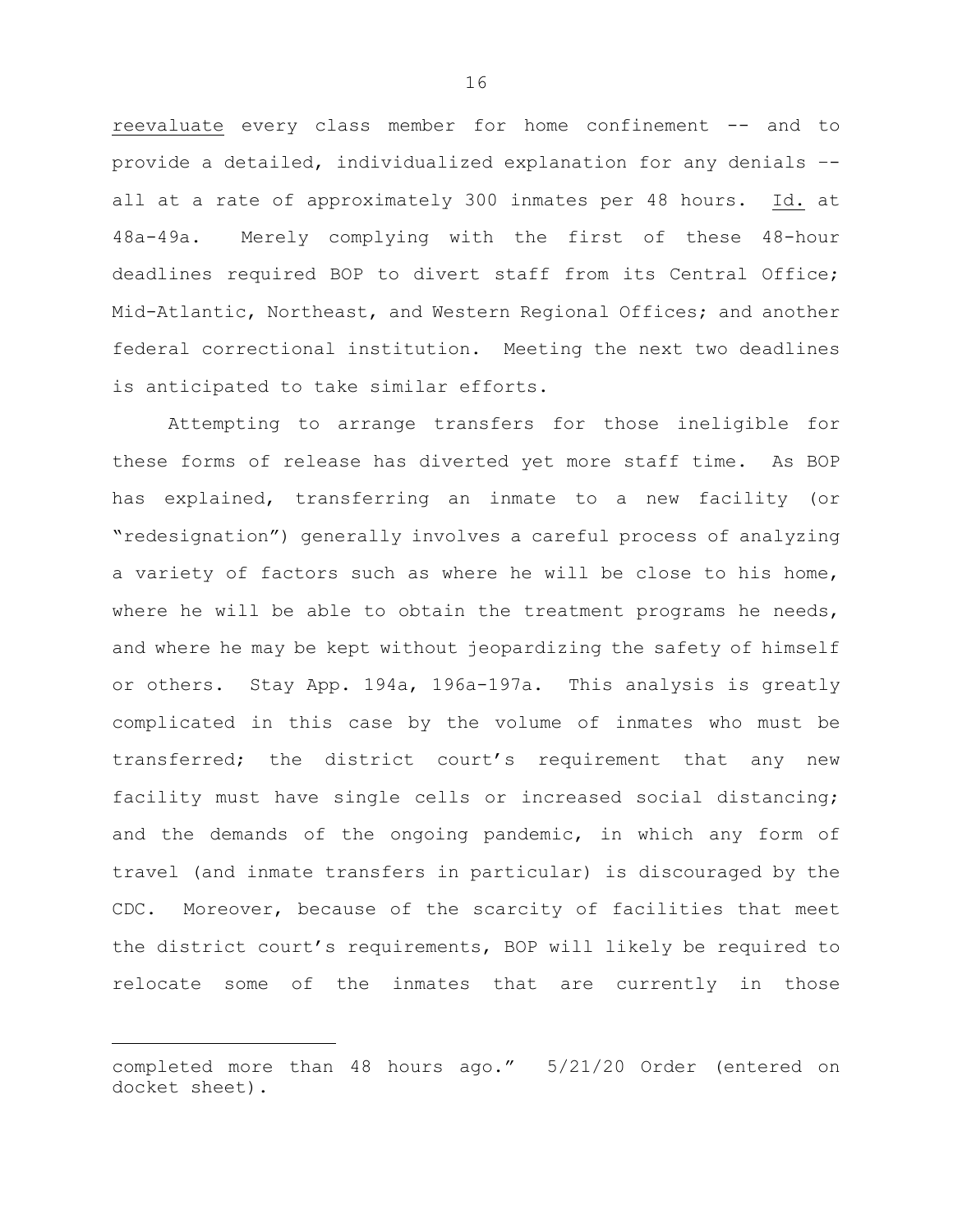facilities, requiring yet another set of complicated redesignation analyses, and yet more movement between facilities in the midst of a pandemic. Id. at 198a ¶ 33.

Ensuring that class members are appropriately quarantined before any transfers imposes additional burdens as well. In order to find space to quarantine class members before they leave Elkton, BOP has been forced to convert Elkton's chapel and gymnasium for this purpose. D. Ct. Doc. 89, at 5 (May 21, 2020). The first set of class members began quarantining today, but because there is space for only approximately 180 class members to quarantine at one time, these make-shift quarantine facilities will likely be occupied for many more weeks, unless this Court intervenes.

B. Compliance with the district court's orders does not, however, merely harm inmates, staff, and the public by imposing substantial burdens on and diverting the focus of prison administrators who must implement BOP's systemic COVID-19 response. It also harms the public and inmates alike by interfering with BOP's statutorily committed discretion to determine the appropriate placement for all federal inmates under all the circumstances, including during a pandemic and in light of CDC guidance.

1. The district court's orders ignore the authority and expertise of BOP with respect to housing decisions, threatening public safety in the process. In its May 19 order, the court rewrote the BOP's established criteria and the Attorney General's guidance regarding when it is safe and appropriate to place an inmate in home confinement, requiring BOP to -- among other things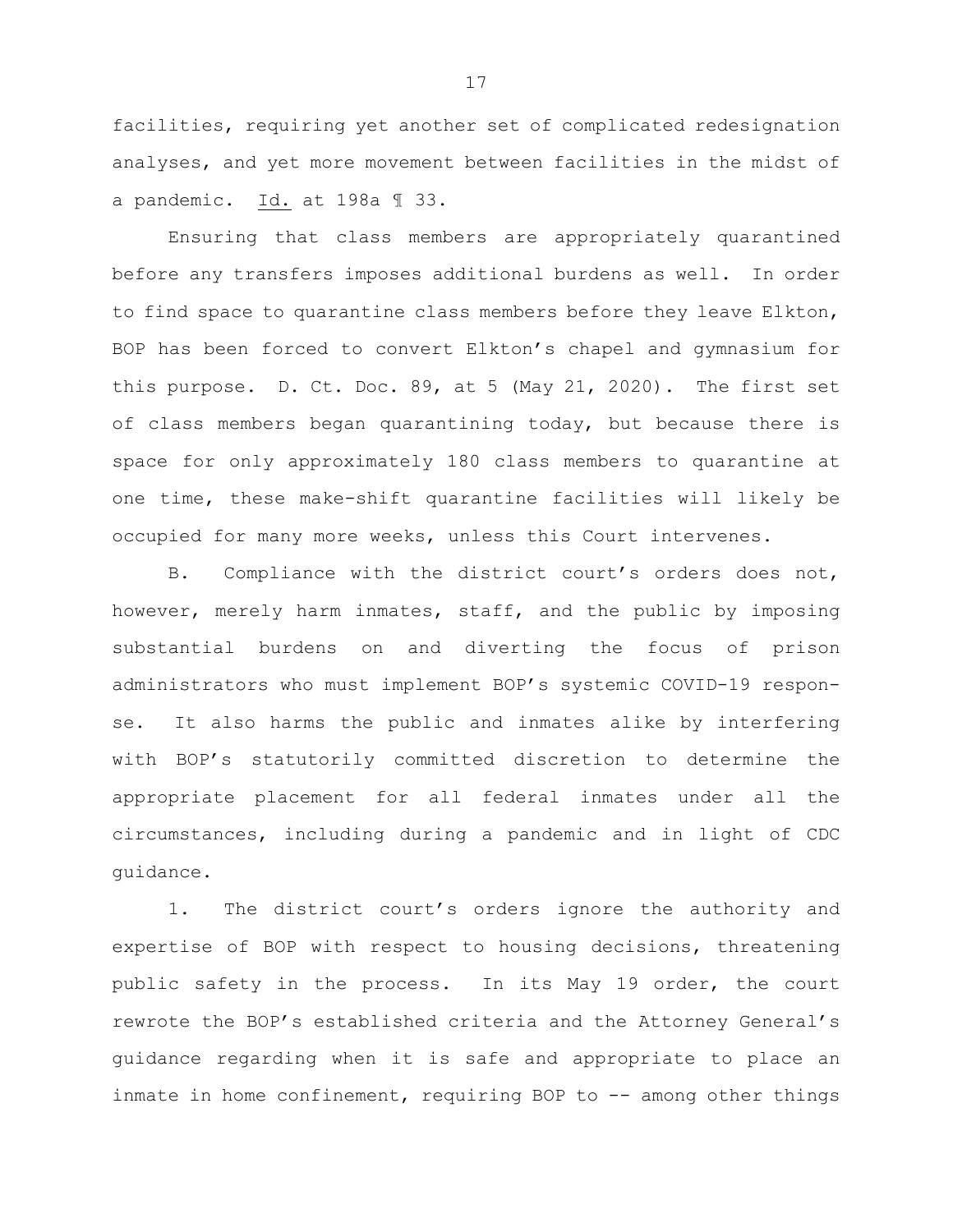-- "disregard" certain violent offenses and disciplinary infractions, in an attempt to ensure that more inmates are eligible for this form of relief. Stay App. 48a. But, as the Attorney General's recent memorandum expanding home confinement explained, the pandemic makes it particularly important for BOP to "continue making the careful, individualized [eligibility] determinations BOP makes in a typical case" because BOP's typical analysis ensures that those in home confinement "will follow the laws  $* * *$  and that they will not return to their old ways." D. Ct. Doc. 10-3, at 5 (reproducing memorandum dated April 3, 2020). Indeed, ensuring that BOP does not place individuals in home confinement if they will be a risk to the community or the other adults (and often children) in the homes in which they might be placed is particularly important during the pandemic because the virus has led to "over-burdened police forces." Ibid.

Respondents insist (Opp. 25) that the district court's order did not revise any guidance from the Attorney General because the Attorney General memoranda have merely outlined discretionary factors that BOP should continue to use in making determinations, while the district court merely ordered BOP "to do what the Attorney General had said it should." It is not the court's role to oversee BOP's implementation of an Attorney General's policy memorandum, and indeed Congress has foreclosed review of placement decisions. 18 U.S.C. 3621(b) (BOP's "designation of a place of imprisonment under this subsection is not reviewable by any court.").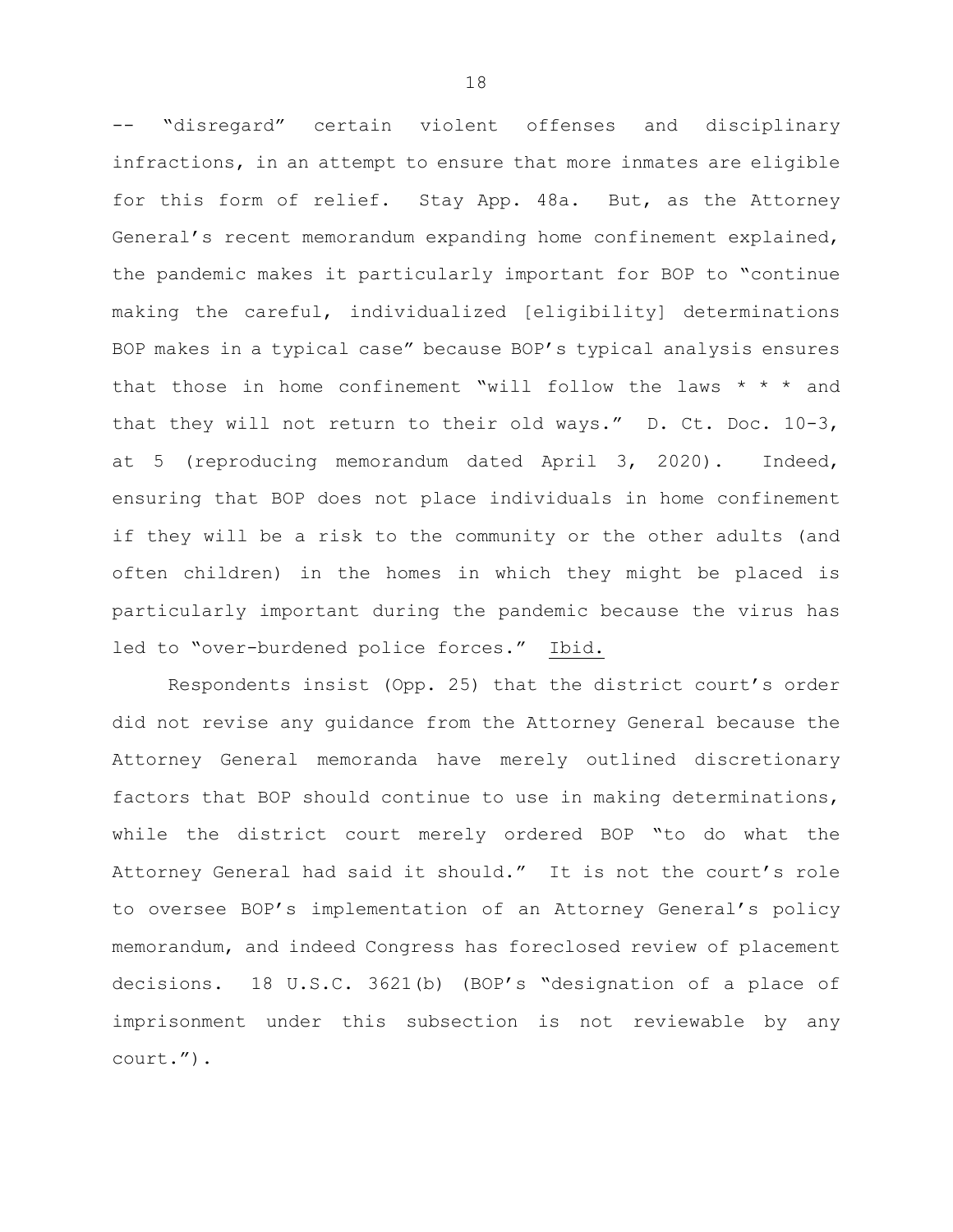In any event, respondents are mistaken in describing both the Attorney General's memoranda and what the district court ordered. The Attorney General's guidance expressly states that BOP is "to consider" a list of discretionary factors including "[t]he inmate's crime of conviction, and assessment of the danger posed by the inmate to the community." D. Ct. Doc. 10-3, at 1-2 (reproducing memorandum dated March 26, 2020). And the March 26 memorandum further indicates that "[s]ome offenses" will "render an inmate ineligible for home detention." Id. at 2. The district court, however, stated -- among other things -- that BOP must altogether "disregard" some offenses, including prior violent offenses if they are the only reason the inmate had previously been deemed ineligible. Stay App. 48a. This vividly demonstrates that the district court has become increasingly engaged in matters of day-to-day prison management that are committed to expert prison administrators.

2. There are other consequences as well of the district court's usurping of BOP's authority to determine where they should be placed. Those inmates who must be moved to another facility would likely be housed in more restrictive, medium security institutions because low-security facilities like Elkton generally share the dorm-style housing the district court found inadequate for social distancing. Stay App. 197a-198a ¶¶ 29-31. The new facilities may also be much further from their homes, id. at 199a ¶ 36, and they are unlikely to have the same treatment programs and mental health services that Elkton offers. For example, Elkton offers specialized sex-offender and drug-treatment programs that